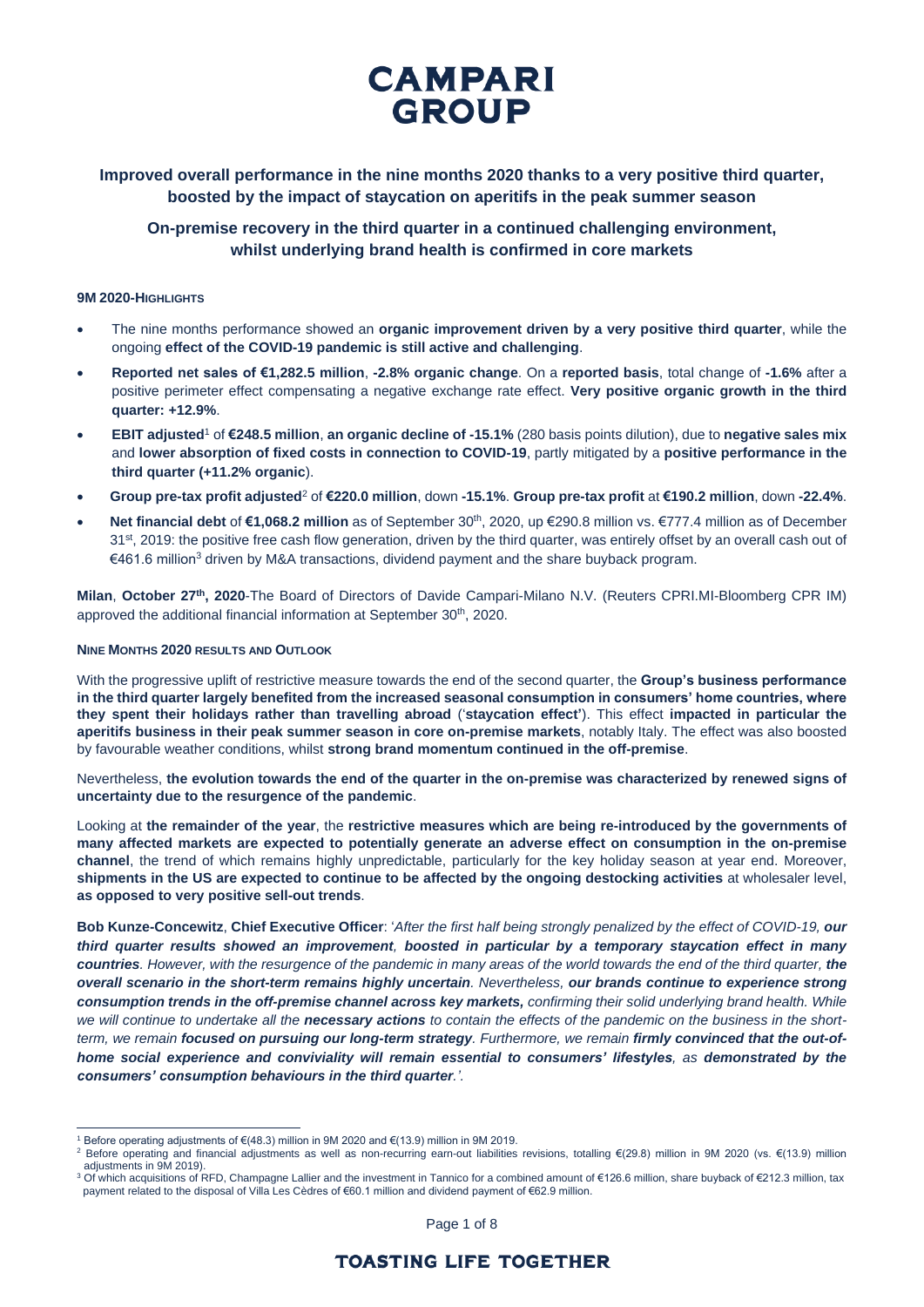

#### **SUMMARY FINANCIAL INFORMATION FOR THE FIRST NINE MONTHS ENDED 30 SEPTEMBER 2020**

|                               | 9M 2020            | 9M 2019            | Reported | Organic  | <b>Forex</b> | <b>Perimeter</b> |
|-------------------------------|--------------------|--------------------|----------|----------|--------------|------------------|
|                               | $\epsilon$ million | $\epsilon$ million | change   | change   | impact       | impact           |
| <b>Net sales</b>              | 1282.5             | 1303.8             | $-1.6%$  | $-2.8%$  | $-1.5%$      | 2.7%             |
| <b>Gross profit</b>           | 761.5              | 808.6              | $-5.8%$  | $-7.1%$  | 0.1%         | 1.2%             |
| % on sales                    | 59.4%              | 62.0%              |          |          |              |                  |
| <b>EBIT adjusted</b>          | 248.5              | 288.0              | $-13.7%$ | $-15.1%$ | 3.2%         | $-1.9%$          |
| % on sales                    | 19.4%              | 22.1%              |          |          |              |                  |
| <b>EBIT</b>                   | 200.3              | 274.1              | $-26.9%$ |          |              |                  |
| Group pre-tax profit adjusted | 220.0              | 259.0              | $-15.1%$ |          |              |                  |
| Group pre-tax profit          | 190.2              | 245.1              | $-22.4%$ |          |              |                  |
| <b>EBITDA</b> adjusted        | 307.1              | 340.3              | $-9.7%$  | $-11.7%$ | 2.3%         | $-0.3%$          |
| % on sales                    | 23.9%              | 26.1%              |          |          |              |                  |
| <b>EBITDA</b>                 | 258.9              | 326.4              | $-20.7%$ |          |              |                  |
|                               | 30 Sept 2020       | 31 Dec 2019        |          |          |              |                  |
| <b>Net financial debt</b>     | 1,068.2            | 777.4              |          |          |              |                  |

**REVIEW OF CONSOLIDATED SALES FOR THE FIRST NINE MONTHS 2020 RESULTS**<sup>4</sup>

## By **geography**:

- Sales in the **Americas**<sup>5</sup> (43.1% of total Group sales) were down organically by **-3.6%**. The **Group's largest market**, **the US**, showed a **flattish performance** affected **by the ongoing destocking at wholesaler level**. **Positive performance in the third quarter** (+8.9%) was largely **driven by the solid performance of Espolòn and the Jamaican rums thanks to strong category momentum**, coupled with a **favourable comparison base**. **Depletions continued to grow above shipments** (+13.4% in the third quarter) and **brand momentum in the off-premise continues to be strong** across the whole portfolio: **sell-out at +30.8%** overall**, outperforming the local market** (**up +20.4%**) **since the lockdown**<sup>6</sup> . **Jamaica** registered an overall decline of **-7.6%** due to on-premise closures and reduced tourism flows, amplified by a tough comparison base. **Canada** grew by **+11.1%**. In South America, **Brazil** was heavily impacted by the COVID-19 pandemic showing a negative performance across the portfolio (**-11.4%**).
- Sales in **Southern Europe, Middle East and Africa**<sup>7</sup> (27.2% of total Group sales) registered a significant organic decline of **-14.2%**, mainly driven by the overall decline in **Italy** (**-11.6%**) **mitigated by a very positive third quarter** (**+35.4%)** as the **on-premise channel began to progressively reopen during the key summer season**. The entire portfolio registered growth in the third quarter, most notably the higher-margin aperitifs portfolio. **The outperformance was driven by the short-term reaction to the lifting of restrictive measures as well as the staycation effect which drove domestic consumption**, offsetting the lack of international tourism, alongside very favourable weather conditions. **The evolution towards the end of the third quarter in the on-premise was characterized by renewed signs of uncertainty due to the resurgence of the pandemic**. **Other markets in the region** were also **strongly affected by the pandemic** (**-21.6%**), with the **declines** in **Global Travel Retail** (-64.8%), **Spain** and **South Africa** more than offsetting **strong growth in France**, up double-digit benefitting from positive shipment phasing after destocking ahead of the new route-to-market set up.
- **North, Central and Eastern Europe**<sup>8</sup> (22.8% of total Group sales) grew organically by **+11.3%**. **Germany** registered a **solid growth** (**+11.6%**), with an **acceleration in the third quarter** (**+25.5%**), linked to **staycation boosting the core aperitif brands**. **The UK showed resilient growth** (**+22.8%**), despite a tough comparison base. **Russia** also showed a **sustained performance** (**+19.8%**), accelerating in the third quarter. **Other markets in the region** were overall positive (**+4.5%**).
- Sales in **Asia Pacific**<sup>9</sup> (7.0% of total Group sales) grew organically by **+5.5%**. **Australia** registered **a strong growth overall (+21.0%**) with an **acceleration in the third quarter**. **Other markets in the region** declined overall by **-28.3%**:

Page 2 of 8

<sup>4</sup> Group on-premise vs. off-premise split based on FY 2019 net sales: 40% vs. 60%.

<sup>5</sup> Americas' split on-premise vs. off-premise based on net sales of FY 2019 at regional level: 35% vs. 65%.

 $^6$  Source: US Nielsen data xAOC+Total Liquor, representing c.34% of total US off-trade volume, from W/E March 7th, 2020 till W/E October 3rd, 2020.

<sup>7</sup> Includes Global Travel Retail. SEMEA's split on-premise vs. off-premise based on net sales of FY 2019 at regional level: 65 % vs. 35%.

<sup>&</sup>lt;sup>8</sup> NCEE's split on-premise vs. off-premise based on net sales of FY 2019 at regional level: 30% vs 70%

<sup>9</sup> Asia Pacific split on-premise vs. off-premise based on net sales of FY 2019 at regional level: 30% vs 70%.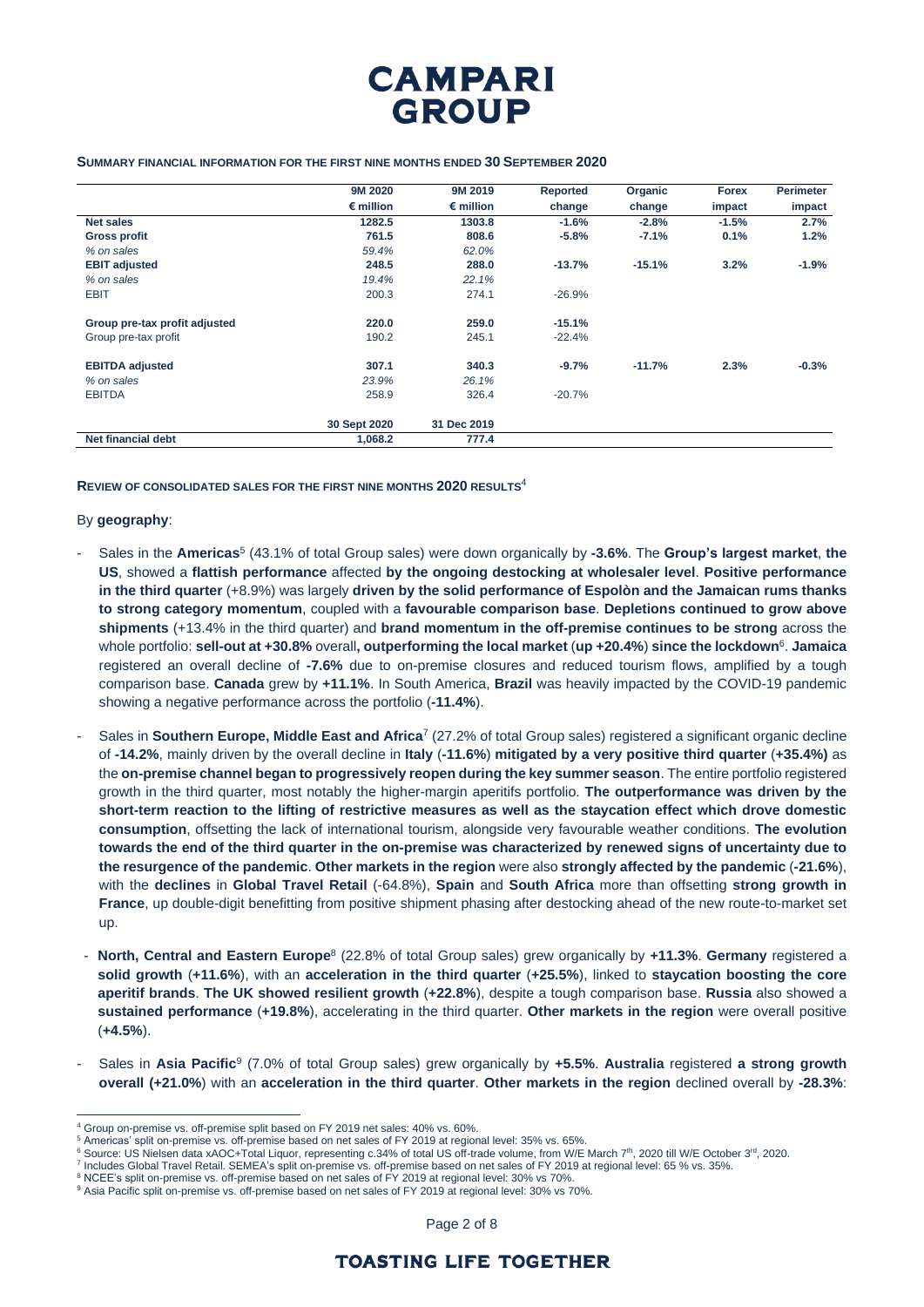

**China** declined after negative shipment phasing in the third quarter. **Japan** declined by double digit due to destocking in connection with the route-to-market change.

## By **brand**:

- **Global Priorities** (58% of total Group sales) registered an organic change of **-2.6%**. **Aperol** was slightly up in the nine months (**+2.6%**), while **Campari** was flattish (**-0.7%**), with both brands **accelerating in the third quarter benefitting from the staycation effect as well as the on-premise reopening**, largely **offsetting the decline registered in the first half**. **Grand Marnier** showed a negative performance (**-10.4%**), with positive performance in Canada more than offset by negative shipment performance in the US, due to the ongoing destocking and its on-premise skew, as well as GTR. **SKYY** declined by **-15.3%**, with the core US market impacted by ongoing destocking at wholesaler level. **Wild Turkey** declined (**-4.3%**) despite a **positive performance in the third quarter**. The growth in the **Jamaican rum portfolio** (**+6.2%**) was driven by the core US, Jamaica and the UK.
- **Regional Priorities** (16% of total Group sales) slightly declined organically by **-1.3%**, driven by **Cinzano**, **The GlenGrant**, **the bitters portfolio** and **Bulldog** despite the **resilient strong growth of Espolòn** which accelerated in the third quarter as well as **Forty Creek** in core Canada.
- **Local Priorities** (12% of total Group sales) registered a **flattish performance** (**-0.9%**), as the **positive performance in Wild Turkey RTD**, **Ouzo 12** and **Cabo Wabo was fully offset by declines in on-premise skewed single-serve aperitifs**  in core Italy, despite a positive seasonal rebound in the summer season.

#### **REVIEW OF FIRST NINE MONTHS 2020 RESULTS**

**Group sales** totalled **€1,282.5 million**, down by **-1.6%** in value **on a reported basis**. The result reflects an **organic sales change** of **-2.8%**, with a **very positive third quarter** (**+12.9%**). **FX effect** was **negative** (**-1.5%**), mainly due to a deterioration in the emerging markets currencies against the Euro, whilst the **perimeter effect** was **positive** (**+2.7%**) 10 .

**Gross profit** totalled **€761.5 million**, down by **-5.8%** in value **on a reported basis** and **down -260 basis points** to 59.4% of net sales. It **declined organically** by **-7.1%**, generating an organic margin dilution of **-270 basis points**, due to an **unfavourable sales mix**, driven by the **outperformance of lower-margin Espolòn**, due to high agave price, as well as **shipment declines in higher-margin Grand Marnier, Campari and Aperol in the United States** and **weak results in the aperitif portfolio in Italy**, in addition to the **lower absorption of fixed production costs**. **Improving trends in the third quarter** were driven by positive sales results, while margin continued to be affected by the negative sales mix.

**Advertising and Promotion spending** (**A&P**) was **€215.4 million**, down by **-7.3%** in value **on a reported basis**, corresponding to 16.8% of net sales, generating **+100 bps accretion**. **It declined organically** by **-6.9%**, driving **+80 bps margin accretion**, thanks to **cost containment measures** and **postponement of initiatives in the on-premise channel**, particularly during the second quarter. In the **third quarter**, A&P increased by +17.9% organically, generating a margin dilution, driven by **accelerated investments behind the key higher-margin aperitifs**, together with **continuous investments into digital initiatives**.

**CAAP** (Contribution after A&P) was **€546.1 million**, down by **-5.2%** in value **on a reported basis** (down **organically** by **- 7.2%**), corresponding to 42.6% of net sales.

**Structure costs**, i.e. selling, general and administrative costs, totalled **€297.6 million**, up by **+3.2%** in value **on a reported basis** (**-110 basis points**), to 23.2% of net sales. **Organically**, they **grew slightly** by **+0.7%**, generating a **dilution of -80 basis points**, mainly due to the **lower absorption of fixed costs** (given the net sales decline in the first nine months) with **cost containment measures mainly related to the variable and discretionary costs**. During the third quarter, SG&A grew by +1.8% in value, significantly behind net sales, thus leading to organic margin accretion.

**EBIT adjusted** was **€248.5 million**, down by **-13.7%** in value **on a reported basis**, at 19.4% of net sales (-270 basis points). It **declined organically** by **-15.1%,** generating **-280 bps margin dilution**, due to the **negative sales mix**, the **lower absorption of fixed structure costs** given the topline decline, coupled with a **tough comparison base** (+9.9% in value in 9M 2019). **Improving results in the third quarter** were driven by **positive sales growth**, nonetheless marginality continued to be affected by the negative sales mix and acceleration in A&P investments, partially mitigated by SG&A efficiencies.

Page 3 of 8

<sup>10</sup> Mainly including the effect from the acquisitions of Rhumantilles, Ancho Reyes and Montelobos (completed in Q4 2019) and the French distributor Baron Philippe de Rothschild France Distribution S.A.S., of which only the third-party brands were included in the perimeter effect (completed at the end of February 2020), net of discontinuation of agency brands, mainly in Northern Europe.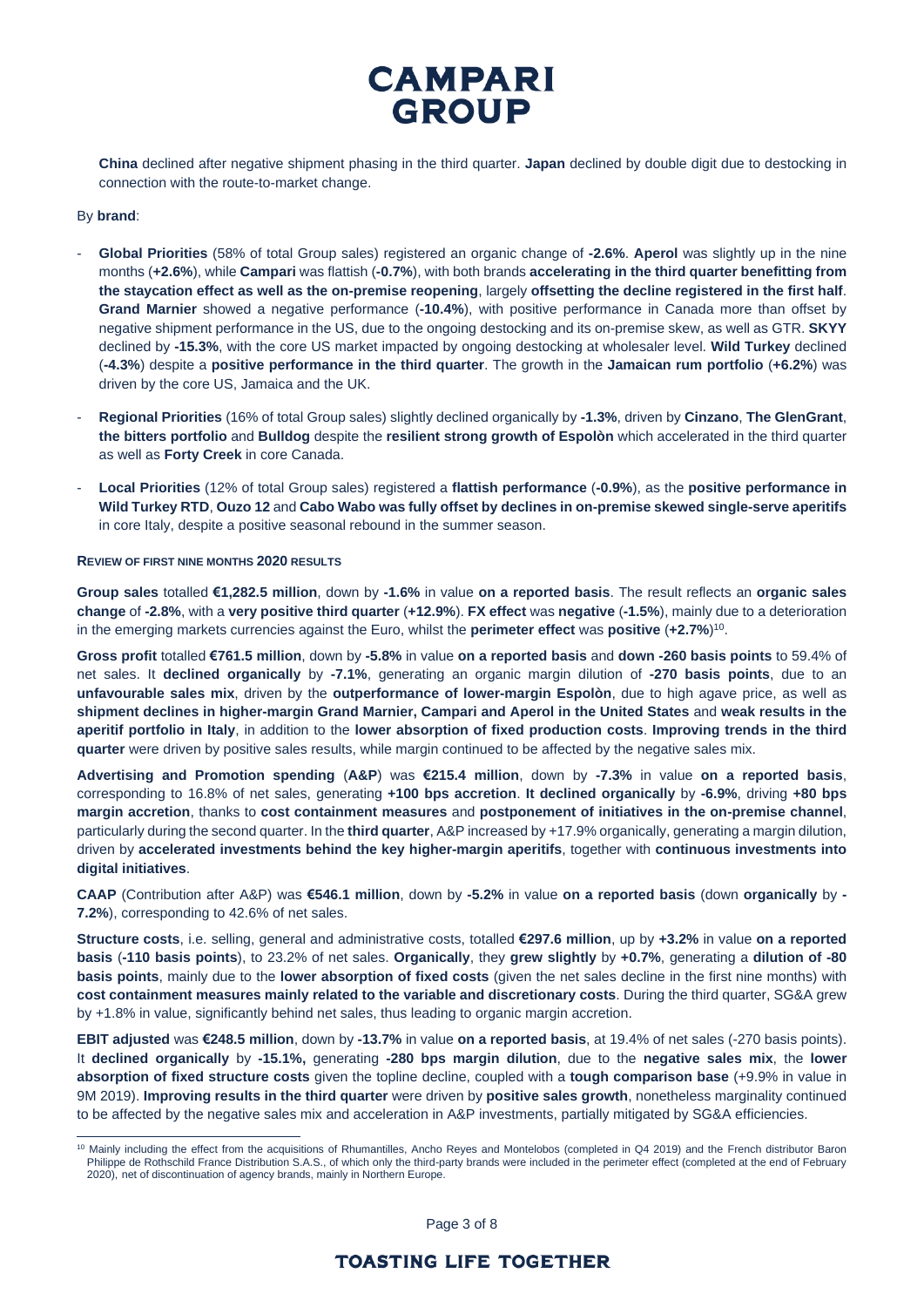# **CAMPARI GROUP**

**Operating adjustments** were negative at **€(48.3) million**, related to: **€(27.3) million in the first half of the year**, mainly attributable to the impairment loss of  $\epsilon(16.3)$  million for Bulldog trademark<sup>11</sup>, the donations of  $\epsilon(2.7)$  million made by the Group to support the sanitary emergency and the M&A transaction fees; **€(20.9) million in the third quarter of the year**, attributable to the restructuring program in Jamaica for €(11.2) million, the re-domiciliation and other initiatives.

**EBITDA adjusted** was **€307.1 million**, down by **-9.7%** in value **on a reported basis** (**down organically -11.7%**), corresponding to 23.9% of net sales.

**EBIT** (15.6% of net sales) and **EBITDA** (20.2% of net sales) were at €200.3 million and €258.9 million respectively.

**Net financial costs** were **€27.4 million**, slightly up (€2.0 million) vs. the first nine months 2019, mainly due to exchange rate differences and negative effects in the fair value of financial assets held in the portfolio, which more than offset a **lower amount of interest charges** comparing to the nine months of 2019, despite a higher average net debt, thanks to a **reduced average cost of net debt**.

**Positive financial adjustments** of **€2.0 million**, essentially related to the non-recurring liability management concerning the term loan subscribed in July 2019, aimed at benefitting from better financial terms and conditions.

**Put option and earn out income (expenses)** were **positive at €15.4 million**, mainly attributable to the non-cash effects of the remeasurement and discounting to present value of estimated liabilities for future commitments relating to the earn out in the Bulldog Gin acquisition, amounting to €16.4 million<sup>12</sup>.

**Group profit before tax adjusted**<sup>13</sup> was **€220.0 million**, down **-15.1**% vs. first nine months 2019. **Group profit before tax**  was **€190.2 million**, down **-22.4**% vs. first nine months 2019.

Net financial debt at €1,068.2 million as of September 30<sup>th</sup>, 2020 (€777.4 million as of December 31<sup>st</sup>, 2019), up €290.8 **million**, mainly driven by the acquisitions of RFD and Champagne Lallier as well as the investment in Tannico, the tax payment related to the disposal of Villa Les Cèdres as well as the dividend payment and the share buyback, for an overall amount of €461.6 million<sup>14</sup>, offsetting the positive free cash generation. The net financial debt as of September 30th was slightly up (€6.7 million higher) vs. June 30<sup>th</sup>, 2020, with positive free cash flow generated in the third quarter offsetting the accelerated share buyback program ( $\epsilon$ 116.3 million in the third quarter<sup>15</sup>).

After the nine months period closing, on **6 October 2020**, the Group completed the issuing of a new **7-year Eurobond of €550 million at a coupon of 1.25%,** thanks to which Campari Group will further extend its overall debt maturity profile and **improve its average nominal coupon** for bonds and term loan from 2.15% to **1.42%**.

**Net debt to EBITDA adjusted ratio** at **2.4 times**<sup>16</sup> **as of September 30th , 2020**, unchanged compared with 30 June 2020, up from 1.6 times as of December 31<sup>st</sup>, 2019.

Page 4 of 8

<sup>11</sup> Or €(16.1) million in 9M 2020 due to exchange effects.

<sup>12</sup> Minor variance vs. H1 2020 (€16.8 million) due to exchange rate effect.

<sup>&</sup>lt;sup>13</sup> Before operating and financial adjustments as well as non-recurring earn-out liabilities revisions, totalling €(29.6) million in 9M 2020 (vs. €(13.9) million

adjustments in 9M 2019).<br><sup>14</sup> Of which acquisitions of €126.6 million, share buyback of €212.3 million, tax payment related to the disposal of Villa Les Cèdres of €60.1 million and dividend payment of €62.9 million.

<sup>15</sup> Including the redomiciliation transaction related shares acquired for an overall amount of €64.7 million.

<sup>&</sup>lt;sup>16</sup> Calculated as net debt at period end divided by EBITDA adjusted for the last twelve months.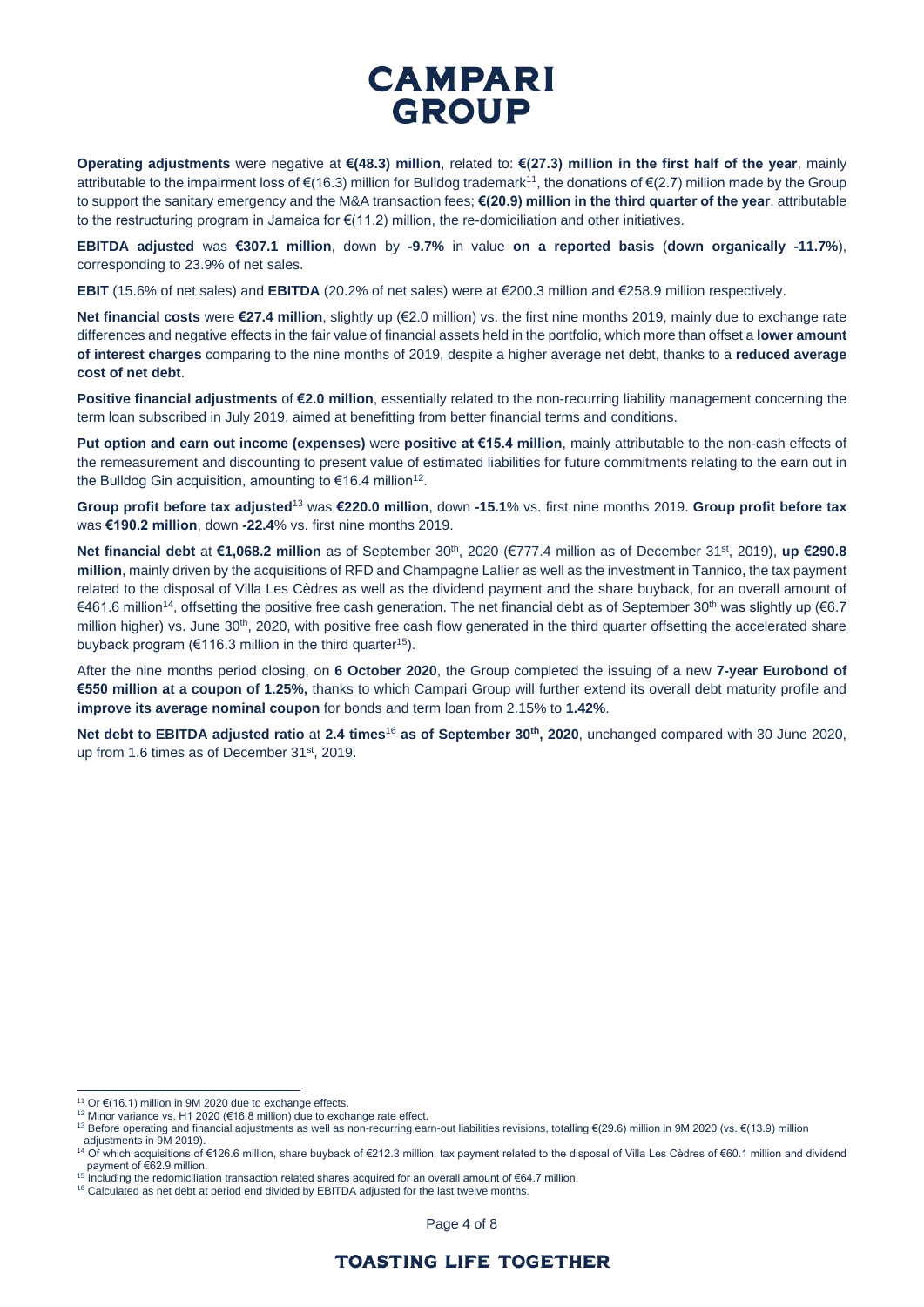## **CAMPARI GROUP**

## **FILING OF DOCUMENTATION**

The additional financial information at September 30<sup>th</sup> 2020 has been made available to the general public on the 'Investors' section of the Company's website <https://www.camparigroup.com/en/page/investors> and by all other means allowed by applicable regulations.

*The Board of Directors is responsible for preparing the nine months report, inclusive of the nine months condensed consolidated financial statements and the report on operations at 30 September 2020, in accordance with the Dutch Financial Supervision Act and the applicable International Financial Reporting Standards (IFRS) for interim reporting, IAS 34-'Interim Financial Reporting'.*

#### *Disclaimer*

*This press release contains certain forward-looking statements relating to Campari and the Campari Group. All statements*  included in this press release concerning activities, events or developments that we expect, believe or anticipate will or may *occur in the future are forward-looking statements. Forward-looking statements are based on current expectations and projections about future events and involve known and unknown risks, uncertainties and other factors, including, but not limited to, the following: volatility and deterioration of capital and financial markets, changes in general economic conditions, economic growth and other changes in business conditions, changes in government regulation and other economic, business and competitive factors affecting the businesses of Campari Group. Such factors include, but are not limited to: (i) changes in the laws, regulations or policies of the countries where Campari Group operates; (ii) the adoption, both at a global level and in the countries where Campari Group operates, of restrictive public policies that have an impact on the production, distribution, marketing, labelling, importation, price, sale or consumption of alcoholic products; (iii) long-term changes in consumers' preferences and tastes, social or cultural trends resulting in a reduction in the consumption of products of the Campari Group*  as well as in purchasing patterns and the ability of Campari Group to anticipate these changes in the marketplace; and (iv) *increased production costs and volatility of raw materials' prices.*

*Therefore, Campari and its affiliates, directors, advisors, employees and representatives, expressly disclaim any liability whatsoever for such forward-looking statements.*

*These forward-looking statements speak only as of the date of this document and Campari does not undertake an obligation to update or revise any forward-looking statement, whether as a result of new information, future events and developments or otherwise, except as required by law.*

## **ANALYST CONFERENCE CALL**

At **1:00 pm (CET) today, October 27th, 2020**, Campari's management will hold a conference call to present the Group's results for the first nine months 2020. To participate, please dial one of the following numbers:

- **from Italy: 02 805 88 11**
- **from abroad: + 44 121 281 8003**

The **presentation slides** can be downloaded before the conference call from the main investor relations page on Campari Group's website, at [https://www.camparigroup.com/en/page/investors.](https://www.camparigroup.com/en/page/investors)

A **recording of the conference call** will be available from today, October 27<sup>th</sup>, until Tuesday, November 3<sup>rd</sup>, 2020, calling the following number:

• **(+39) 02 8020987**  (Access code: **700953#**). (PIN: **915#**).

#### **FOR FURTHER INFORMATION**

| <b>Investor Relations</b> |                         |
|---------------------------|-------------------------|
| Chiara Garavini           | Tel. +39 02 6225330     |
| Jing He                   | Tel. +39 02 6225832     |
| <b>Thomas Fahey</b>       | Tel. +44 (0)20 31009618 |
| <b>Francesco Pintus</b>   | Tel. +39 02 6225416     |
|                           |                         |

**Corporate Communications**

**Enrico Bocedi** Tel. +39 02 6225680 Email[: enrico.bocedi@campari.com](mailto:enrico.bocedi@campari.com)

Email[: chiara.garavini@campari.com](mailto:chiara.garavini@campari.com) Email[: jing.he@campari.com](mailto:jing.he@campari.com) **Email:** thomas.fahey@campari.com **Email[: francesco.pintus@campari.com](mailto:francesco.pintus@campari.com)** 

<https://www.camparigroup.com/en/page/investors> http://www.camparigroup.com/en <http://www.youtube.com/campariofficial> <https://twitter.com/campari>

Page 5 of 8

## **TOASTING LIFE TOGETHER**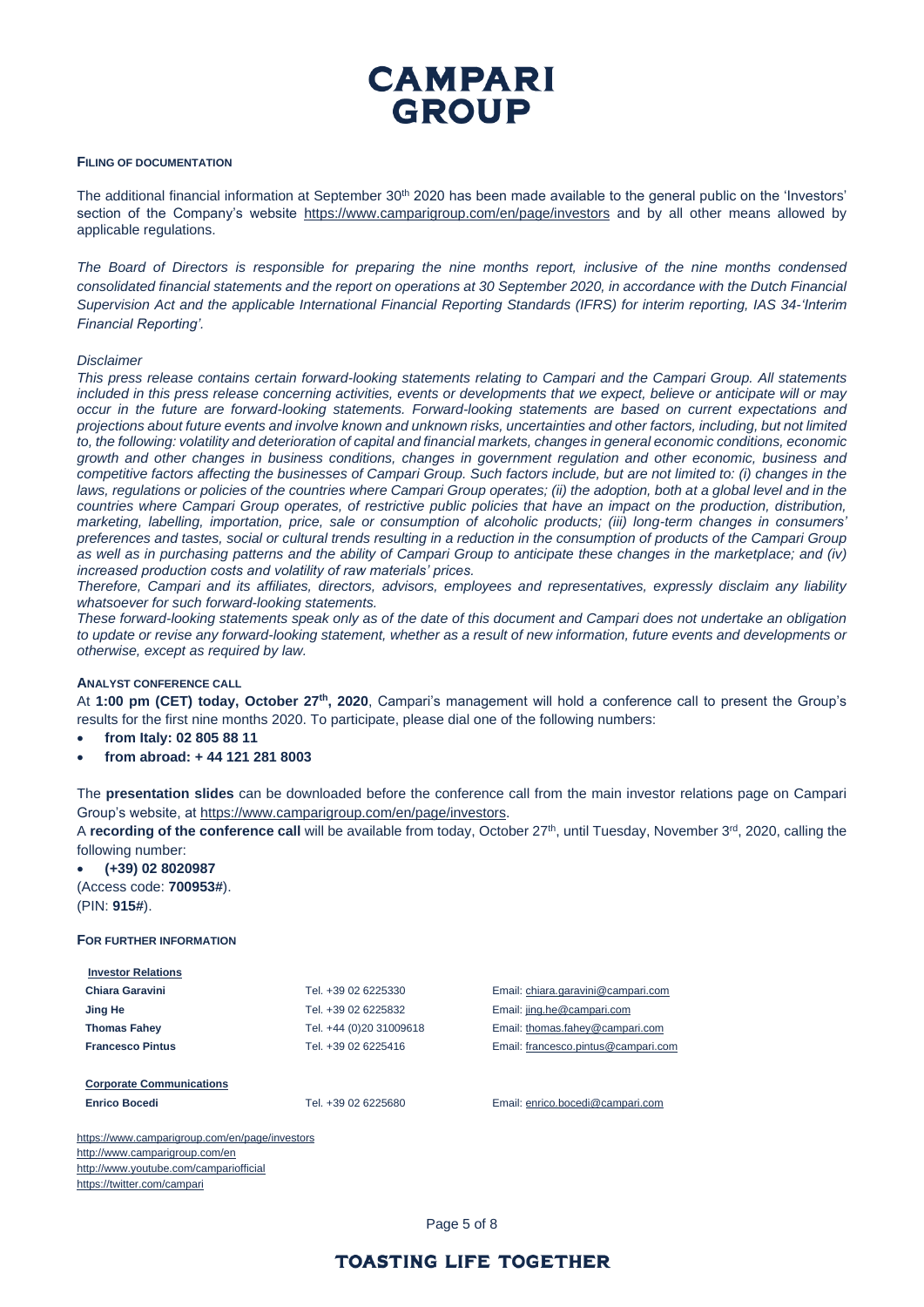

#### Visit *[Our Story](https://youtu.be/ilNVsU9Cigo)*

#### **ABOUT C[AMPARI](https://www.camparigroup.com/en) GROUP**

Campari Group is a major player in the global spirits industry, with a portfolio of over 50 premium and super premium brands, spreading across Global, Regional and Local priorities. Global Priorities, the Group's key focus, include **Aperol, Campari, SKYY**, **Grand Marnier, Wild Turkey** and **Appleton Estate**. The Group was founded in 1860 and today is the sixth-largest player worldwide in the premium spirits industry. It has a global distribution reach, trading in over 190 nations around the world with leading positions in Europe and the Americas. Campari Group's growth strategy aims to combine organic growth through strong brand building and external growth via selective acquisitions of brands and businesses.

Headquartered in Milan, Italy, Campari Group operates 22 plants worldwide and has its own distribution network in 21 countries. Campari Group employs approximately 4,000 people. The shares of the parent company Davide Campari-Milano N.V. (Reuters CPRI.MI - Bloomberg CPR IM) have been listed on the Italian Stock Exchange since 2001. For more information[: http://www.camparigroup.com/en.](http://www.camparigroup.com/en) Please enjoy our brands responsibly.

**- Appendix to follow -**

Page 6 of 8

## **TOASTING LIFE TOGETHER**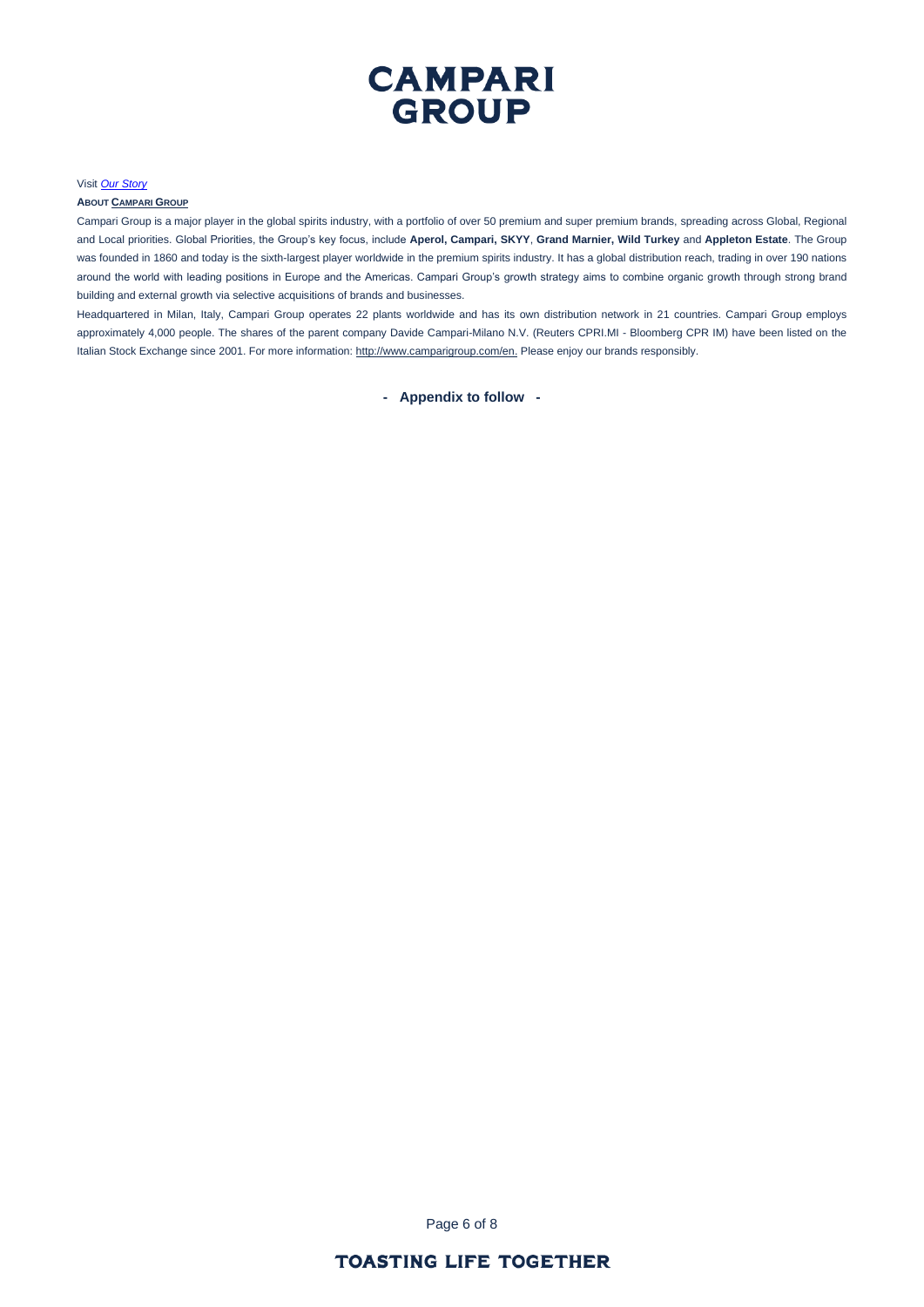## **CAMPARI GROUP**

## **CAMPARI GROUP**

## **Consolidated net sales breakdown by brand for the first nine months 2020**

|                            | % on Group<br>sales | % change, of which: |         |                         |                    |
|----------------------------|---------------------|---------------------|---------|-------------------------|--------------------|
|                            |                     | total               | organic | exchange<br>rate effect | external<br>growth |
| <b>Global Priorities</b>   | 58.1%               | $-3.5%$             | $-2.6%$ | $-0.9%$                 | 0.0%               |
| <b>Regional Priorities</b> | 16.0%               | 6.0%                | $-1.3%$ | $-1.2%$                 | 8.5%               |
| <b>Local Priorities</b>    | 11.6%               | $-3.7%$             | $-0.9%$ | $-3.3%$                 | 0.5%               |
| Rest of portfolio          | 14.2%               | $-0.2%$             | $-7.2%$ | $-2.9%$                 | 10.0%              |
| <b>Total</b>               | 100.0%              | $-1.6%$             | $-2.8%$ | $-1.5%$                 | 2.7%               |

## **Consolidated net sales by geographic area for the first nine months 2020**

|                                                 | 1 January-30 September 2020 |        | 1 January-30 September 2019 |        | $\frac{0}{0}$ |
|-------------------------------------------------|-----------------------------|--------|-----------------------------|--------|---------------|
|                                                 | $\epsilon$ million          | $\%$   | $\epsilon$ million          | $\%$   | Change        |
| Americas                                        | 552.2                       | 43.1%  | 584.7                       | 44.8%  | $-5.6\%$      |
| SEMEA (Southern Europe, Middle East and Africa) | 348.7                       | 27.2%  | 362.6                       | 27.8%  | $-3.8%$       |
| North, Central & Eastern Europe                 | 291.8                       | 22.8%  | 268.7                       | 20.6%  | 8.6%          |
| Asia Pacific                                    | 89.7                        | 7.0%   | 87.8                        | 6.7%   | 2.1%          |
| <b>Total</b>                                    | 1.282.5                     | 100.0% | 1.303.8                     | 100.0% | $-1.6\%$      |

| Breakdown of % change                           | total<br>% change | organic growth | exchange rate<br>effect | external growth |
|-------------------------------------------------|-------------------|----------------|-------------------------|-----------------|
| Americas                                        | $-5.6%$           | $-3.6%$        | $-2.5%$                 | 0.6%            |
| SEMEA (Southern Europe, Middle East and Africa) | $-3.8%$           | $-14.2%$       | 0.1%                    | 10.3%           |
| North, Central & Eastern Europe                 | 8.6%              | 11.3%          | $-0.7\%$                | $-2.0\%$        |
| Asia Pacific                                    | 2.1%              | 5.5%           | $-3.4%$                 | $0.0\%$         |
| <b>Total</b>                                    | $-1.6%$           | $-2.8%$        | $-1.5%$                 | 2.7%            |

Page 7 of 8

## **TOASTING LIFE TOGETHER**